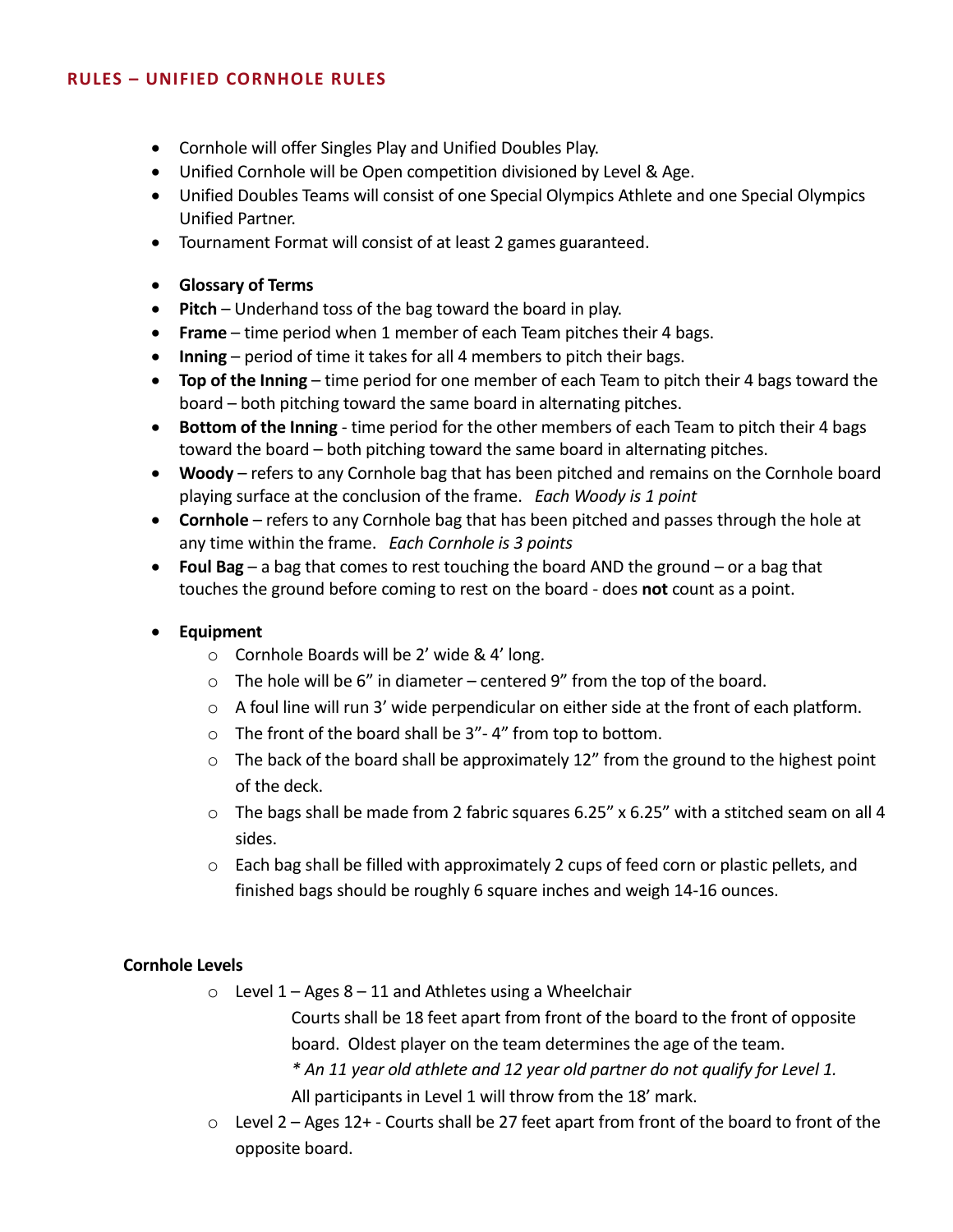$\circ$  Athletes must be able to throw their own bags unassisted – from the appropriate distance for their Level.

## **Field of Play**

- Boards are placed 27 feet from front edge to front edge.
- Games are played to 21 or more points or a set time limit whichever comes first.
- Unified Doubles Play Team A competes against Team B 2 people per Team.
- Each Unified Doubles team has a team member at opposite boards to play.

## **The Game**

- A flip of the coin will start the game. Winner will pitch first. Loser will choose the lane to play in for the first inning.
- Each team member will play from their same lane for an entire inning, then Teams will switch lanes for the next inning.
- Singles will play from their same lane for an entire inning, Pitching 4 bags, walking to other end and pitching 4 bags back. Alternating sides at the start of each inning.
- Team members at opposite boards alternate pitching their bags until each team member has pitched all 4 of their bags.
- If a pitched bag hits the ground before landing on the board, that pitch is foul and the bag must immediately be removed from the board.
- If a pitched bag is partially on the board, but touching the ground in any way, it is foul and must immediately be removed from the board.
- When not actively pitching participants must be behind the back line of the set of boards where they are playing to stay out of the way of those pitching.
- Players must deliver the bag with an underhand release.
- Players have 20 seconds to pitch their bag once their turn comes.
- Players may not step on or over the foul line when pitching.
- An official will keep & record the score for both Teams at the end of each frame.
- The game is over when a Team scores 21 or more points. If 21 is reached but the frame is not over, play will continue until all 4 bags of each Team have been pitched.
- The Team who scored in the previous frame shall pitch first in the next frame. If no Team scored, the Team who pitched first in the previous frame pitches first.

# **Cancellation Scoring**

- The points of one player cancel out the points of their opponent in a frame.
- Using this method of scoring, only one Team can score each frame.
	- o Example:
	- $\circ$  Team A scores 1 woody & 2 cornholes during the frame 7 total points
	- $\circ$  Team B scores 2 woodies & 0 cornholes during the frame  $-$  2 total points
	- $\circ$  7 points minus 2 points = Team A scores 5 points for that frame.